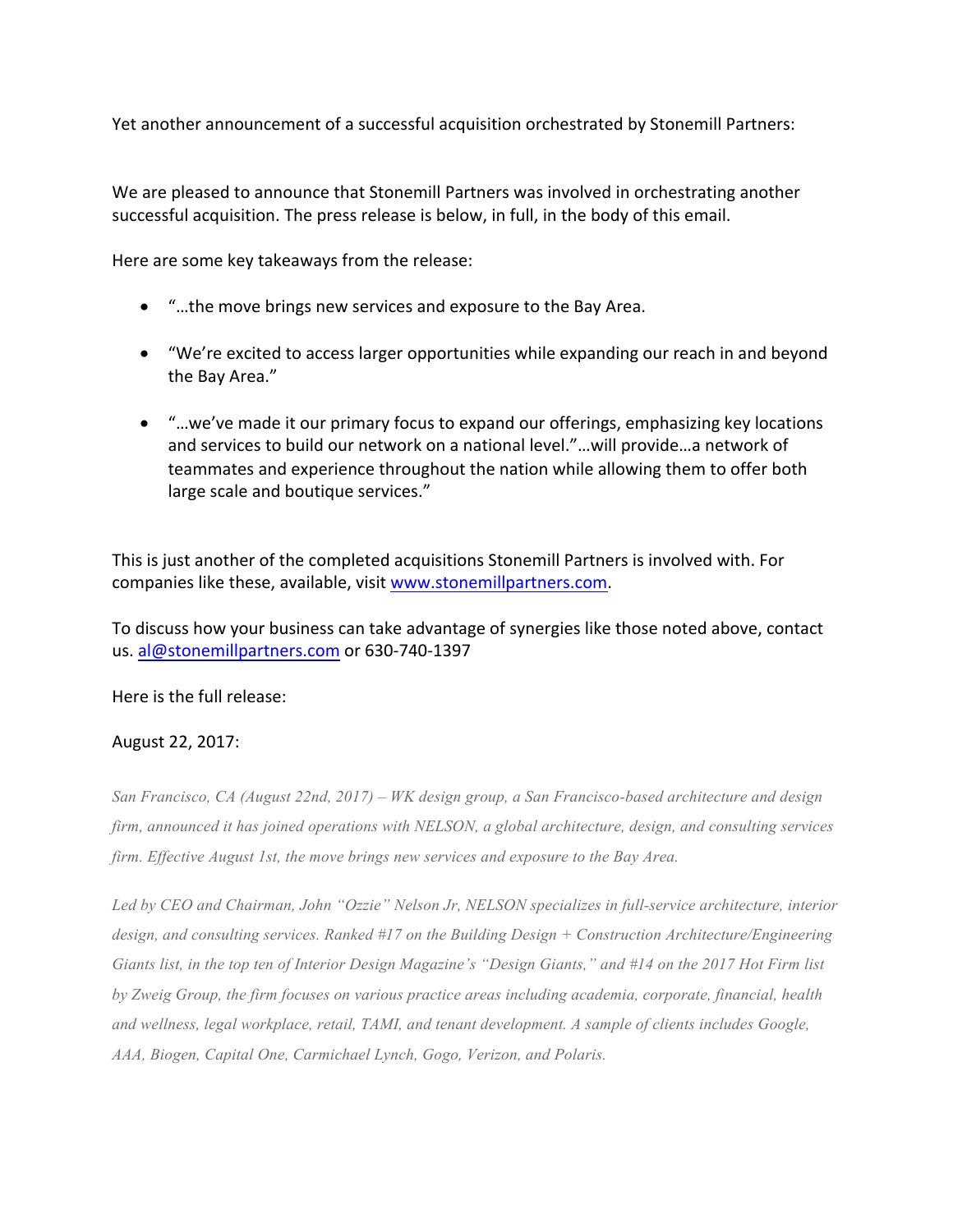*"We're excited to access larger opportunities while expanding our reach in and beyond the Bay Area," said Joel Karr, Principal at WK design group. "We look forward to combining our strengths to work with current and future clients while leveraging our collective network," added Principal, Gary Weske.*

*"Establishing our footprint in San Francisco is of utmost importance," said Nelson. "Over the past year, we've made it our primary focus to expand our offerings, emphasizing key locations and services to build our network on a national level. This is just the beginning of a series of moves we will be making to increase our national and global efforts."*

*WK design group will act as the third NELSON location in the Bay Area with offices in both San Jose and Pleasanton. The firm will bring architecture and design experience in corporate commercial and hospitality work to NELSON. In turn, NELSON will provide WK design group with a network of teammates and experience throughout the nation while allowing them to offer both large scale and boutique services.*

*For more information about NELSON, visit www.NELSONonline.com.*

*For more information about WK Design Group, visit www.wkdesigngroup.com.*

*###*

## *About NELSON*

*NELSON is part of a global architecture, design, engineering, and consulting services organization with over 700 Teammates in over 20 locations around the world and strong experience in a broad range of industries. NELSON is ranked in the top 10 of Interior Design Magazine's "100 Design Giants" list. NELSON is also ranked in the top 3 firms specializing in workplace interior design\*, and in the top 20 for office architecture and design\*\*. For more information, visit www.NELSONonline.com.*

*\* Interior Design Magazine #3 Office Sector, #9 Overall; \*\* Building Design + Construction #6 Office Sector, #17 Overall*

## *About WK Design Group*

*WK design group describes themselves as a firm that delivers experienced, creative, thoughtful, and insightful solutions that "skip the archibabble." They "get it" in terms of transaction driven as well as high design project needs. The firm combines two award-winning predecessors to provide interior design and core-andshell architecture services. Led by longtime San Francisco Bay Area residents, Gary Weske and Joel Karr, WK design group offers skills, smarts, and people to give clients what they need. They take pride in their*